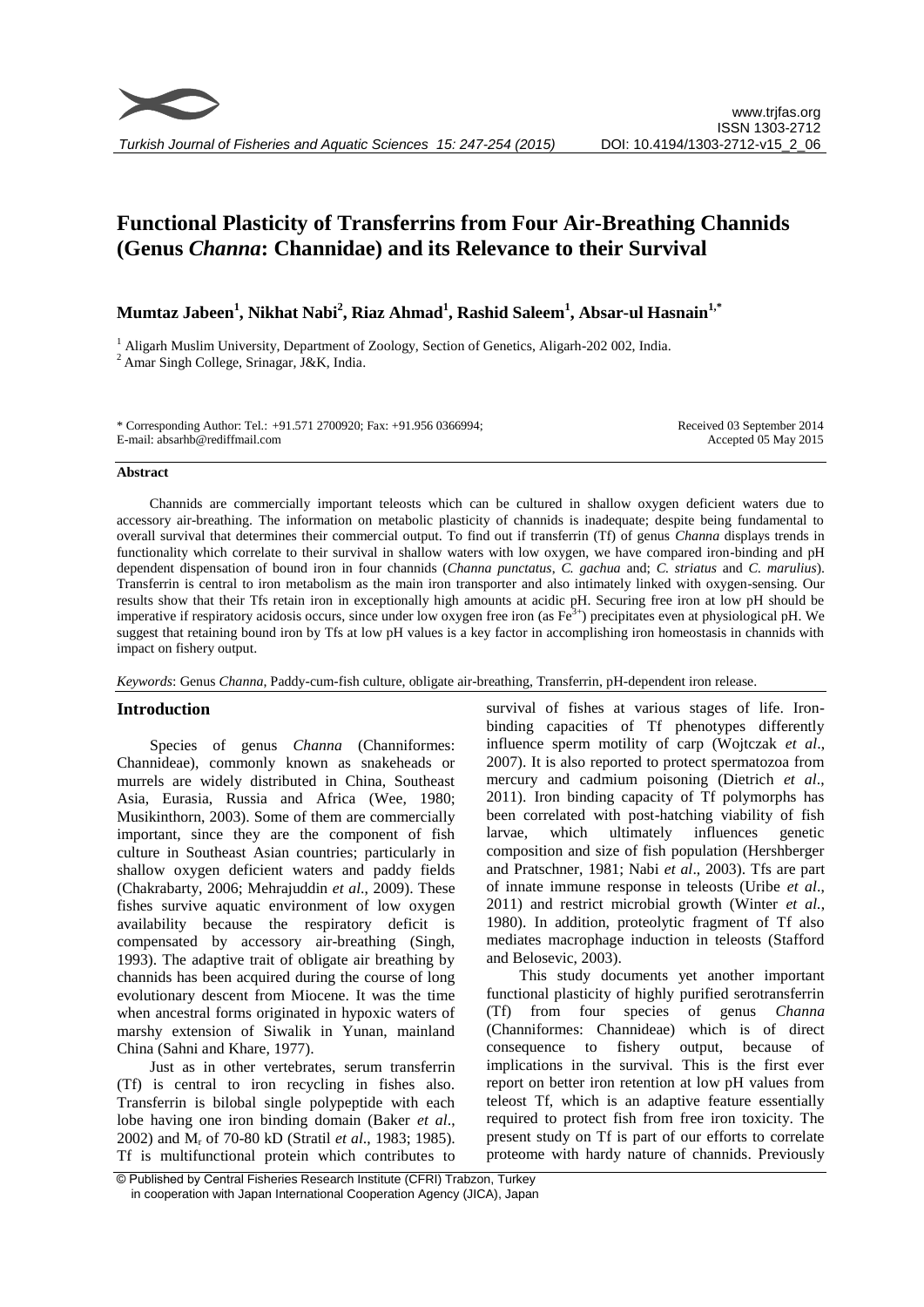published reports have demonstrated exceptional heat stability of multiple hemoglobins and parvalbumins (Hasnain and Jabeen, 2001; Ahmad and Hasnain, 2006). LDH isozymes, myofibrillar proteins and polymorphic myosin heavy chain of channids also exhibit functional plasticity (Ahmad and Hasnain, 2005; Arif *et al*., 2007; Ahmad, 2009; Ahmad and Hasnain, 2013). While other fishes may temporarily switch on to expression of heat shock proteins (Kayhan and Duman, 2010), thermostability of proteins appears to be inherent characteristic of airbreathing channids (Hasnain and Jabeen, 2001; Ahmad *et al*., 2007a; Arif *et al*., 2007). The functional modulations and structural stability shown by the above cited channid proteins suggest a wider functional plasticity and proteome stability that encompasses other metabolic processes. Survivorship studies on channids have so far dealt mostly with aspects such as seed production of channids, their biology or diet, metal toxicity and survival of larvae and young stages of *Channa punctatus* or *C. striatus* (Marimuthu and Haniffa, 2006; Haniffa, 2008; Murugan *et al*., 2008; Qin *et al*., 1997; Mehrajuddin *et al*., 2009).

# **Materials and Methods**

## **Source of Samples**

Live fish were procured from local suppliers of Aligarh and nearby delivery centers (latitude 27°30′ N; longitude 79°40′E) of the state of Uttar Pradesh (India). *Channa punctatus* (Bloch), *Channa gachua*  (Hamilton) known as 'spotted and dwarf snakehead', respectively are small fishes. Specimens used in this study were in the range of 12-18 cm in length and  $\sim$ 80-100 gm in weight. In this study 20-38 cm long young specimens of *Channa striatus* (Hamilton) and *C. marulius* (Bloch) weighing ~150-800 gm were used. Within the specified size range specimens of all four channids were immature. Sex discrimination is not possible at these stages. Commercially available human transferrin (Fluka biochemica, Switzerland) has been included as the reference.

Following laboratory acclimatization of live catches for 16 h at 12-15°C, blood was collected from anaesthetized fish. Tricane methosulfate (MS222) in a concentration of  $20$ mg/L anaesthetized fish within  $\sim$ 3 min.

#### **Isolation and Storage of Sera**

Blood was taken from live fish specimen by cardiac puncture using sterilized plastic syringe equipped with #23 needle. Serum was pipetted out from the clotted blood and centrifuged at 3,000 rpm for 10 min to sediment contaminating blood corpuscles. Clear serum was collected discarding sedimented blood corpuscles. Sera were analyzed immediately or stored at -20°C until further analysis.

# **Native Polyacrylamide Gel Electrophoresis (PAGE)**

For routine screening of serum samples, 7.5% non-denaturing PAGE was carried out in SDS-free discontinuous buffer system as reported previously (Nabi *et al*., 2003). Acrylamide-linker ratio was 30:0.8. The upper gels were 3% in acrylamide-bis and 0.125 M Tris-HCl (pH 6.8) and lower 7.5% gels were in 0.375 M (pH.8.6). Tris-glycine (25 mM-0.25M) of pH 8.3 was the running buffer. A pre-run in 1x upper gel buffer facilitates sharp entry into gel. The native gels were stained with Coomassie Brilliant Blue (CBB R-250) at room temperature. Following electrophoresis, gels were stained in CBB-R-250 (250mg) destained with 10% acetic acid containing 5 ml methanol. Commercially obtained human Tf was used as the reference transferrin.

# **Identification Tf Bands (Electromorphs) in Native Gels**

Just before loading, 4μl serum sample was mixed with 1 μl of 0.1M ferrous ammonium sulfate solution. Following electrophoresis, gels were incubated for 30 min in hydroxylamine hydrochloride solution (100 mg/50 ml in 7% acetic acid). Subsequent addition of specific stain solution (25mg Nitroso-R/ml of distilled water) developed Tf as deep green bands (Møller and Naevdal, 1966).

# **Purification of Individual Tf Band (Electromorph) to Homogeneity**

Serum samples with identical phenotypes were pooled to purify Tf by a two-step protocol. Firstly, partial purification was achieved by precipitating Tf in the range of 55%-95% saturation of ammonium sulfate (Ahmad *et al*., 2007b). The precipitate was exhaustively dialyzed against four changes of distilled water. For preparative native PAGE, partially purified and dialyzed Tf samples were loaded on to a wide single slot preparative gel and run according to native PAGE protocol essentially as described above. Band identified as Tf were subsequently cut out and protein was electroeluted as per standard protocol (Nabi *et al*., 2007; Ahmad and Hasnain, 2013). Electroeluted samples of each Tf electromorph or isoform was crosschecked for homogeneity by native PAGE. Identical Tf isoforms were pooled and lyophilized for subsequent experiments.

## **Neuraminidase Digestion**

Purified Tf isoform was digested with neuraminidase according to the protocol of Stratil *et al*., (1983). The ratio of Tf to neuraminidase was 2:1 and the digests following 24 h of incubation were analyzed by SDS-PAGE outlined below.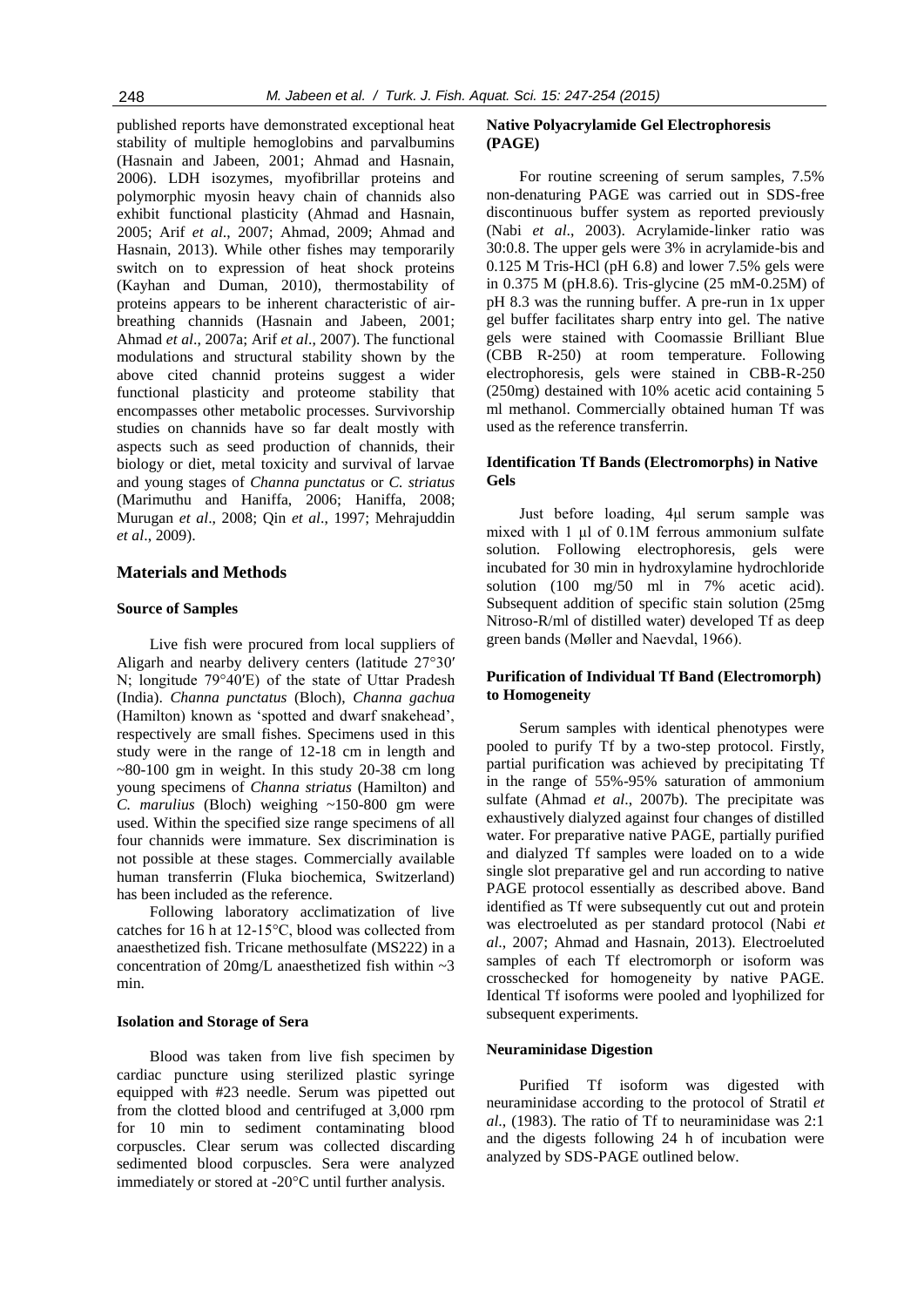# **SDS-Polyacrylamide Gel Electrophoresis (SDS-PAGE)**

Molecular weights  $(M_r)$  of pure Tf preparations were estimated following SDS-PAGE in the system of Doucet and Trifaro (1988). In this system, upper stacking gel was 4% and contained 70 mM Tris-HCl (pH 6.7), 5% glycerol and 4 mM EDTA. Separating gel was 10% in 0.2 M Tris-0.1 M glycine. All buffers including running buffer contained 0.04% SDS. Top reservoir buffer was 0.04 M tris-0.06M glycine (pH 8.5) while the bottom reservoir buffer was one time diluted top reservoir buffer. SDS-PAGE gels were silver-stained. Native as well as SDS gels were scanned using Gel-Pro analyzer (Media Cybernetics, USA; Version 3.0).

#### **Isoelectric Focusing (IEF)**

The *p*I values of different Tfs were determined against the marker proteins (Pharmacia Biotech, Sweden) following focusing on 1 mm thick polyacrylamide gel containing 5%T, 3%C in Pharmalyte of pH range 3-10 containing 10% glycerol. The focusing was performed at 1500 V, 50 mA for 2 hrs. Other details of the protocol were as per the guidelines in Supplier's manual.

## **Iron Binding Analysis**

Diferric Tf isoform of *C. punctatus*, *C. gachua*, *C. striatus*, *C. marulius* and human were stripped of iron according to Palmour and Sutton (1971) by exhaustive dialysis against 1.0 M citric acid. Dialysis against distilled water with 4 changes within 24 hrs followed. The apotransferrin of each species was dissolved at a known concentration (1.0µg/ml) in 25 mM Tris-HCl (pH 7.5) that also contained 30mM NaHCO<sub>3</sub>. Iron binding of Tf was monitored by successive addition of FeNTA (0.1  $\mu$ g /  $\mu$ l) at 470 nm on Genesys-10 UV-Visible Scanning Spectrophotometer (Thermospectronic, USA). FeNTA has the composition : 0.19 g nitrilotriacetic acid per 3 ml of distilled water; 1.0 M NaOH (2 ml); 0.5 M ferric chloride (2 ml); all in 1 L final volume of distilled water. Atoms of iron (Fe) bound per molecule of Tf were calculated as reported by Welch (1990).

# **Release of Iron from Diferric Transferrins at Different pH Values**

Buffers of pH values from 6.5 to 2.0 were used to monitor release of bound iron as the function of pH. Aqueous solution of diferric Tfs from each of the four *Channa* species and human Tf (100 µl at 50  $\mu$ g/100  $\mu$ l) were added to 300  $\mu$ l buffer of desired pH (Welch, 1990). Buffers were 0.2 M sodium acetate in the range of pH 5.5 to 3.7, and 0.2 M glycine-HCl was used for pH 2.5. Tris-maleate buffers of pH 7.06.5 were used for pH above 5.5. For each Tf, the decrease in absorbance at 470 nm was noted and plotted as percentage against different pH values.

# **Results**

# **Identification of Tf Variants in Channids by Native PAGE**

During routine screening of sera for Tf variants, gels were developed with CBBR-250 staining. However, as described under Materials and Methods, the selected replica native gels were also developed with specific staining to identify Tf bands in CBBstained gels. The criterion for channids has been validated by partial biochemical characterization of Tf variants in *Channa punctatus* (Nabi *et al*., 2003; 2007). The sera of individual species were pooled for purification. The purified Tf bands from each *Channa*  species were homogeneous when examined with native PAGE analysis, as shown in Figure1A and in IEF profiles (Figure 2). Native PAGE profiles of total serum (ts) with purified Tf band (pTF) of different species are compared in Figure 1A. Stacking of purified pTf coincides with pre-identified location of a Tf band in PAGE profiles of phenotypes from pooled ts (Figure 1A). The individual purified Tf from each of the four channids was subjected to further biochemical characterization, including iron-binding and pH dependent-release of bound-iron.

# **Effect of Neuraminidase Digestion on Molecular Weight (Mr) of Tf Isoforms**

SDS-PAGE patterns of purified Tf isoforms of all four channid species are shown in lanes 3, 5, 7 and 9 of Figure 2B, which demonstrates that  $M_r$  of purified Tfs do not differ substantially, since they stack as a band of 71-72 kD. Following removal of carbohydrate moiety by neuraminidase digestion, a reduction of similar magnitude is observed in M<sub>r</sub> values of each channid transferrins (lanes 4, 6, 8 and 10). As compared to  $M_r$  of 80 kD calculated for human Tf (lane 1), the  $M_r$  range of channid Tf is typically lower. This is also evident from digested human Tf Figure. 2 (lane 1d), which stacks as a band of higher  $M_r$  as compared to glycoprotein-free states of channid Tfs (lane-2) stacking as bands of  $~66-67$ kD. The results confirm that channid Tfs consists of sialic acid as an essential constituent of carbohydrate moiety.

# **Isoelectric focusing (IEF) Profiles of Purified Tf Preparations**

The IEF profiles of purified Tf band of all four channid species are shown in Figure 2. Each preparation focused as the single band with pI value of 4.5 for *C. striatus* and *C. marulius* and 4.7 for *C. punctatus* and *C. gachua*. The selected pTf bands of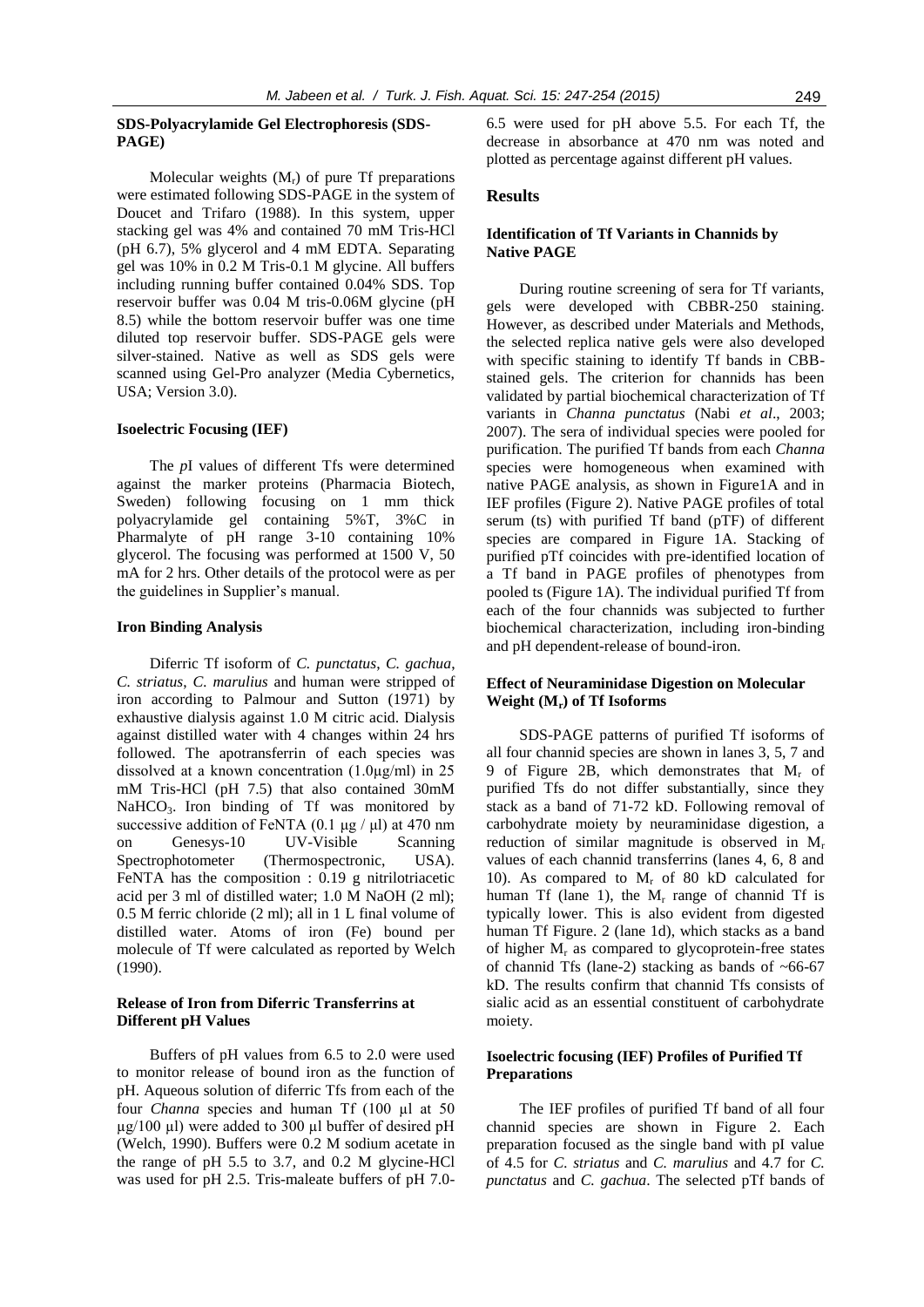

**Figure 1. A:** Native PAGE profiles showing homogeneity of purified Tf (pTf) of *Channa punctatus*, *Channa gachua*, *Channa striatus* and *Channa marulius.* For each *Channa* species, lane 1 shows relevant portion of PAGE profiles of total sera (ts) and lane 2 purified Tf (pTf) of corresponding species. pTf was used for biochemical characterization.

**B:** Comparison of SDS-PAGE profiles of purified control pTf with neuraminidase digested pTf. Lane 1, 3, 5, 7 and 9 are undigested controls of human pTf and of *C. punctatus*; *C. gachua*; *C. striatus* and *C. marulius*. Digested pTf lanes 2, 4, 6, 8 and 10 of each species show the distinct reduction in M<sub>r</sub> values as compared with corresponding undigested controls. M is the molecular weight marker. All the lanes were developed with silver stain.



**Figure 2.** Isoelectric focusing patterns of pTf of *Channa* species and human pTf. Lanes from left to right are : 1, IEF markers (M); 2, Hu (purified human Tf); 3, *C. punctatus*; 4, *C. gachua*; 5, *C. striatus*; and 6, *C. marulius*. Gels were 5% in polyacrylamide, 1 mm thick and contained 10 % glycerol. Pharmalyte of pH range 3-10 was used. The focusing was performed at 1500 V (50 mA) for a period of 2 hours.

each species are either homozygous or devoid of discernible *p*I differences under conditions applied in this study.

decreasing order was : *C. punctatus* >*C. gachua* >*C. marulius* >*C. striatus* (Figure 4).

#### **Iron Binding**

When purified apo-Tfs were titrated with FeNTA in the presence of bicarbonate ion, absorption at 470 nm followed a sigmoid path of increase with an end-point corresponding to  $\sim$ 2 atoms of iron/ mol (Figure 3). Each iron-binding curve was speciesspecific in terms of profile and iron saturation capacity. The requirement of iron saturation in the

# **Release of Bound Iron from Diferric Tfs**

The most remarkable characteristic of diferric fish Tf is that it retains >20% bound iron even at pH 3.0 (Figure 4A-B). At this pH, human Tf is stripped off the bound iron. Among channids, Tf of *C. gachua*  retains highest amount (%) of bound iron at acidic pH. The shapes of iron release curves of *C. gachua*  and *C. punctatus* transferrins are similar. Likewise, shape of iron dissociation curve of *C. marulius* Tf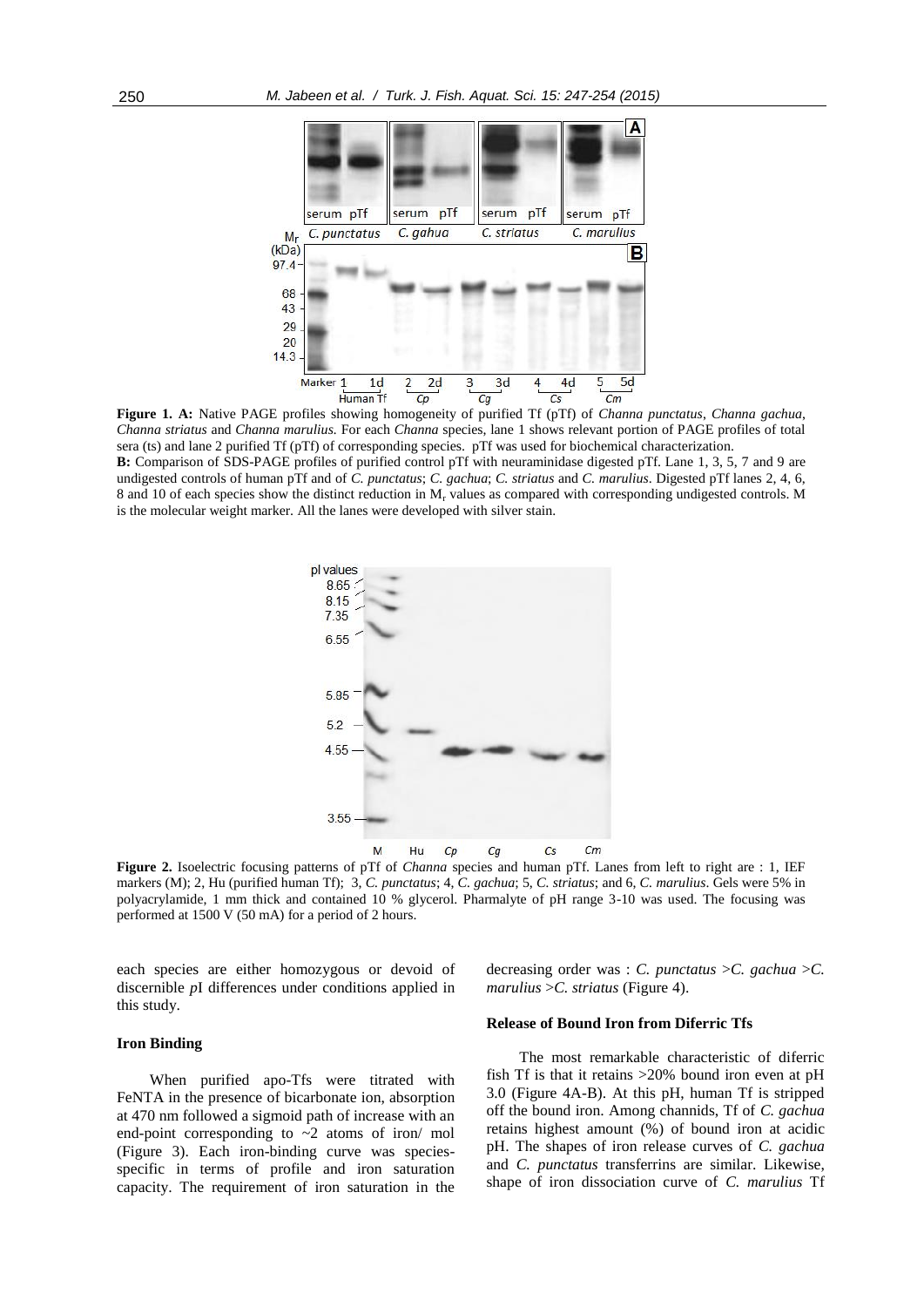

**Figure 3.** Iron-binding curves of purified apoTfs of four channids and human. Apotransferrin pTf (0.5 mg/ml) of *C. punctatus*, *C. gachua*, *C. striatus*, *C. marulius* and human was dissolved in 25 mM Tris-HCl (pH 7.5) that also contained NaHC03. Iron binding was monitored at 470 nm on Spectronic-1001 following successive addition of FENTA (0.1 μg/μl) until Tf was totally saturated. Atoms of iron (Fe) bound per molecule of Tf were calculated according to Welch (1990). FENTA has the composition: 0.19 g per 3 ml of distilled water; 1.0 M NaOH (2 ml); 0.5 M ferric chloride (2 ml); all in 1 L of H20.



**Figure 4.** The pH dependence profiles of iron release from the diferric transferrins of four *Channa* species. Human Tf run as comparative control shown as dotted line. **A.** Typical iron release plots of pTf of *C. gachua* and *C. punctatus.s.* **B.** Typical iron release plots of pTf of *C. striatus* and *C. marulius.* Aqueous solution of diferric Tfs from each of the four fish species and human Tf (100 µl of 0.5mg/ml Tf) were added to 300 µl of 0.2 M buffers of various pH values. Buffers were : Tris-maleate (pH 7-6.5), sodium acetate (pH 5.5 to 3.7) and Glycine-HCl (pH 2.5). For each Tf, the decrease in absorbance at 470 nm was noted and plotted as percentage against pH values. All determinations are average of duplicate assays of 2 different preparations.

resemble closely with that of *C. striatus* Tf. A tendency towards semi-biphasic release of iron is observed for the channid Tfs; however, there is no published report on iron release of a fish Tf to compare our results. The most important point that validates iron-release profiles of channid Tfs, is that profile of human Tf obtained in this study is in agreement with already published profile of human Tf (Welch, 1990).

# **Discussion**

Tf polymorphs from highly polymorphic

*Channa punctatus* have been purified and further characterized biochemically (Nabi *et al*., 2007). No such data are available on three other channids selected here. Although, Tfs of all *Channa* species investigated here were polymorphic, the objective of the present study was biochemical comparison of one Tf electromorph each from pooled sera of *Channa*  species. Properties of Tf which were purified to homogeneity (Figure 1A, pTf lanes) will be described and discussed here.

Partial biochemical characterization confirms that purified Tfs of *Channa* species are similar to other vertebrate transferrins (Figure 1B). The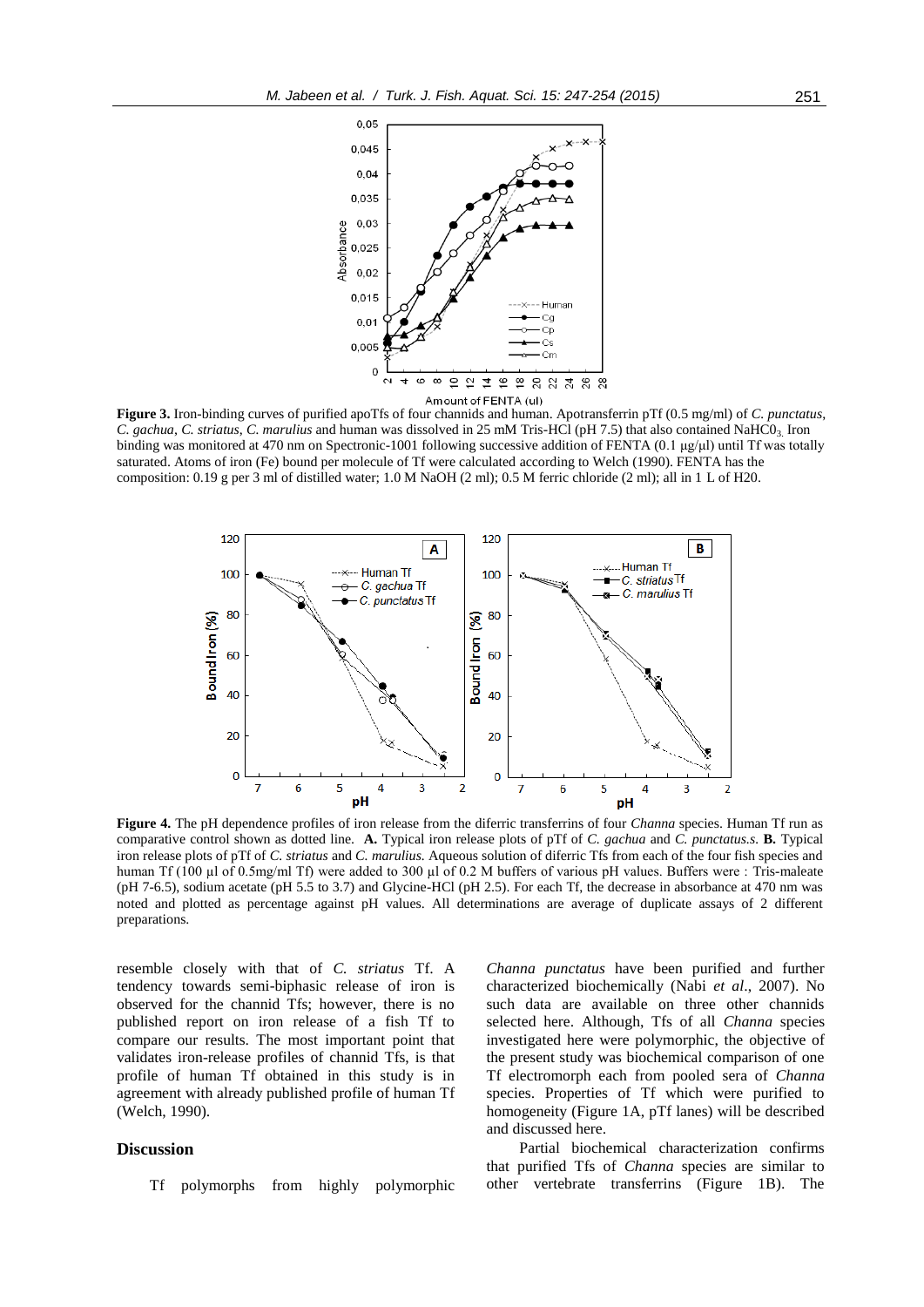approximate  $M_r$  values of channid Tfs (Figure 1B) are in agreement with the general range of 70-81 kD, documented for vertebrate Tfs (Stratil *et al*., 1983; Welch, 1990). Most of vertebrate serotransferrins are glycoproteins with the exceptions of some cyprinids among teleosts (Stratil *et al*., 1983). Purified Tf of each channid resembled teleost homologues as a monomeric glycoprotein (Stratil *et al*., 1985) and displayed no apparent interspecies differences of molecular weights (71-72 kD). However, as compared to  $M_r$  of 80 kD calculated for human Tf (Figure 1B, lane 1), the  $M_r$  of channid Tf is typically low, which also applies to its glycoprotein-free state (Figure 1B: lanes with suffix-d run next to control Tfs). The same Tf preparation of each *Channa* species that is run as the control (Figure 3, lanes 2, 3, 4 and 5) was subjected to digestion with neuraminidase. The average  $M_r$  of digested channid Tf was calculated as ~66-67kD. The reduction in molecular mass of neuraminidase digested Tf (due to removal of sialic acid residues) confirmed that Tf of channid serotransferrin are glycoprotein with carbohydrate moiety consisting of sialic acid. Following digestion, a reduction of almost similar magnitude occurred in Mr of human Tf also.

Purified band of Tf from each species focused as a single band in IEF profiles (Figure 2). Identical *p*I values of 4.5 were obtained for *C. punctatus* and *C. gachua* Tfs, and 4.7 for *C. striatus* and *C. marulius* Tfs. IEF value sharing by Tfs indicates similarity between their primary structures. However, the *p*I range of 4.5-4.7 indicates that all four channid Tfs have relatively high acidic amino acids contents, as compared to carp transferrins or human reference, which have higher *p*I values of 5.0 and 5.13, respectively (Valenta *et al.*, 1976; Welch, 1990).

An absorption maximum of iron-Tf complex at 470 nm indicated typical vertebrate stoichiometry of iron binding and sigmoid saturation course suggests cooperativity. Therefore, biochemical characteristics and iron binding profiles of channid Tfs, including synergistic bicarbonate requirement, are typical of a vertebrate bilobal Tf molecule, wherein one site per lobe binds one atom of iron (Schlabach and Bates, 1975; Aisen *et al*., 2001; Byrne *et al*., 2010). Upon saturation, similar to human Tf (used as a reference Tf), each channid Tf also binds ~2 atoms *per se* (Figure 3). However, Tf molecules of channid are relatively more efficient, as evident from species differences in iron saturation levels. Tfs of *C. gachua*  and *C. punctatus* are saturated at higher iron concentrations than *C. striatus* and *C. marulius* (Figure 3). In other words, Tfs of the former two species can bind more iron as compared to later two species. The iron-binding capacity of Tfs has potential implications in fish life from larval stage survivorship to general health by way of immune responses and resistance to bacterial infections.

What makes channid transferrins strikingly different from other known Tfs is the pH dependent

release of bound-iron (Figure 4). This functional specificity highlights that it is an alternative mechanism of protecting cell from iron toxicity when oxygen availability is low. Diferric channid Tfs retained ~20% iron at as low pH as 3.0, where human as well as other mammalian Tfs retain negligible amount of iron (Welch, 1990). Retention of bound iron at such low pH values has not yet been reported for any other vertebrate Tf. However, the shape of iron release curves is semi-biphasic that represents two different gradients which merge at certain pH values, as reported for some other vertebrate Tfs (Welch, 1990). Interestingly, trends displayed by ironrelease gradients of Tfs of *C. striatus*-*C. marulius* and of *C. gachua*-*C. punctatus* are at par with the structural affinity displayed by *p*I values of each pair (Fig. 4A). As per the differences in pH stabilities, Nterminal iron binding site releases iron more readily at higher pH (5.5-6.0), while iron release from C-site occurs at pH 4.5 to 5.0 (Hirose *et al*., 2000; Aisen *et al*., 2001; Lambert *et al*., 2005). A biphasic iron release profile indicates differences in iron retention capabilities of N and C lobes of transferrins at a specific pH. Therefore, substructural environment of Tf domains involved in iron release in *C. punctatus*  and *C. gachua* is more similar as compared to that of *C. striatus* and *C. marulius*. This is in agreement with the observations on other biochemical characteristics of Tfs of these species being reported in this study.

The tolerance of hypercapnic-acidemia in *Channa argus* (Ishimatsu and Itazawa, 1983) and down-regulation of Tf in killifish under low oxygen availability (Gracey *et al*., 2001) strongly suggest probable existence of other mechanisms which counter hypoxic stress. A switchover to anaerobic metabolism in *C. punctatus* under asphyxia is an already documented example of existence of alternate mechanisms of sustaining low oxygen availability (Ahmad and Hasnain, 2005).

As suggested by the data here, retention of bound iron by Tf at low pH values is one of such mechanisms which would prevent iron toxicity during acidosis under low oxygen availability. Even if acidosis occurs due to hypoxia-induced metabolic stress and/or Tf expression down-regulated as its consequence (Gracey *et al*., 2001), iron toxicity at acidic pH values can be circumvented by an efficient iron-retention capability of Tf available in the system (Figure 4). Functional plasticity of channid Tfs has thus been a crucial factor during adaptive evolution of channids as air-breathers which conferred upon them sustenance to oxygen-deficient ambience.

The  $O_2$ -dependent regulation of expression of Tf, which is also linked to haemoglobin gene expression and several iron homoeostasis genes, is essentially part of the multistep transcriptional control mechanism. It involves regulatory hypoxia response elements (HRE), factors (e.g. hypoxia inducible factor or HIF), hydroxylases and proteases and acid/base homoeostasis adenylyl cyclases (Gracey *et al.*, 2001;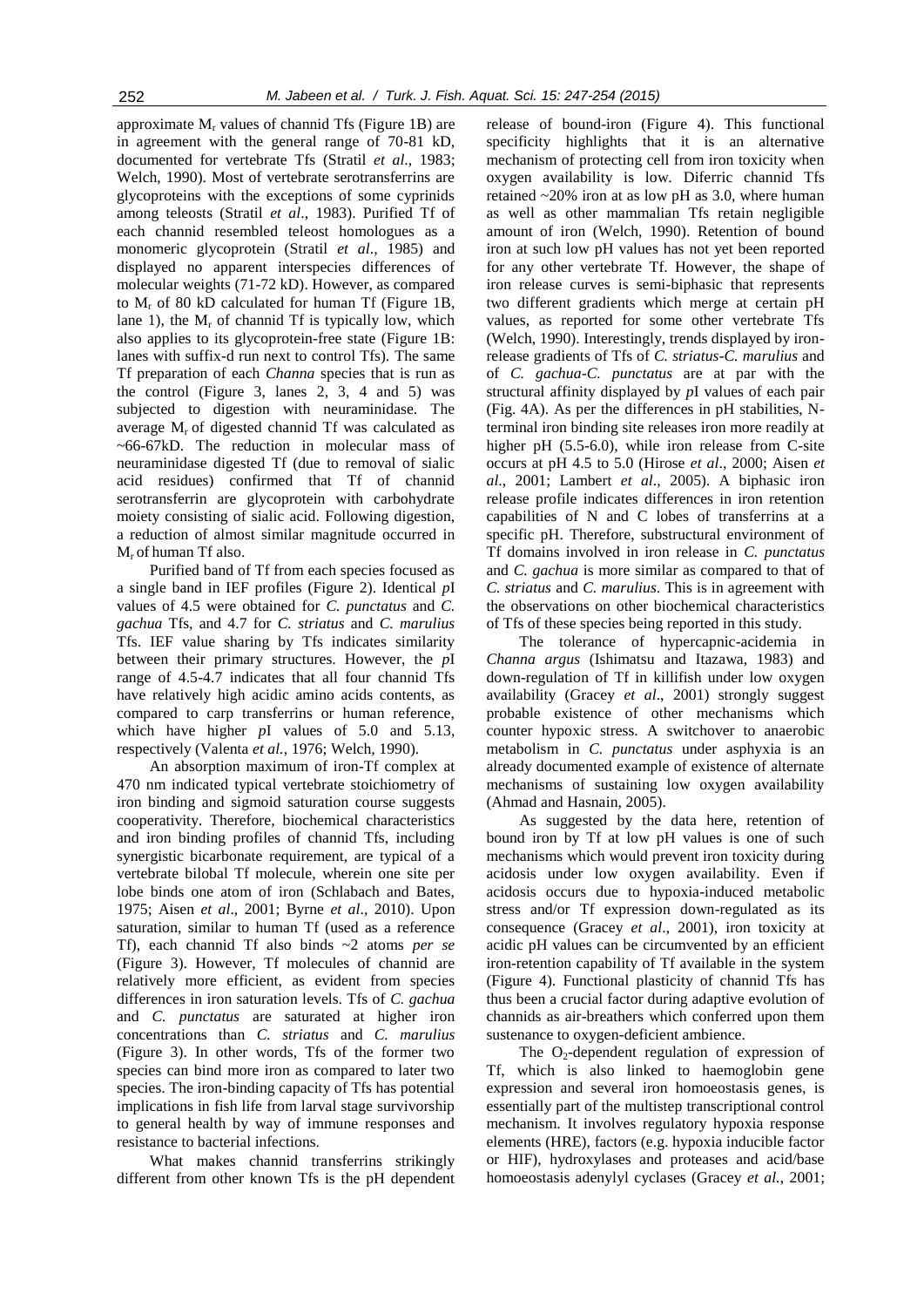Wenger, 2002; Law *et al*., 2006; Rytkönen *et al*., 2007; Tresguerres *et al*., 2010; Chepelev and Gilmore, 2011).

Roles so far assigned to Tf of various teleosts are crucial to their survival at several stages of life which ultimately affects their population size. As mentioned under Introduction, determining sperm motility (Wojtczak *et al*., 2007), protecting sperm from metal toxicity (Dietrich *et al*., 2011) and assisting survival (Hershberger and Pratschner, 1981) have been correlated to differential functionality of Tf polymorphs. We suggest that in case of channids also Tf protects fish life from iron toxicity and from ironmediated free radical damage as in other vertebrates and fish species (Baker *et al*., 2002, Carriquiriborde *et al*., 2004). The observed functional plasticity has potential implications for fishery output of natural populations as well as of cultivated *Channa* species.

# **Acknowledgments**

Authors are obliged to Aligarh Muslim University, Aligarh (India) and the Chairman, Department of Zoology of the University for providing facilities. Part of the work was funded by the University Grants Commission (UGC) by a grant to corresponding author (AH). Help of Drs. A.L. Bilgrami and Bushra Ateeq is also thankfully acknowledged. Dr. A.M. Rasheed of Department of English of Aligarh Muslim University for suggestions on linguistic issues.

#### **References**

- Ahmad, R. 2009. Functional and adaptive significance of differentially expressed Lactate dehydrogenase isoenzymes in tissues of four obligatory air breathing *Channa* species. Biologia. 64(1): 192-196. doi: 10.2478/s11756-009-0017-d
- Ahmad, R. and Hasnain, A. 2005. Ontogenetic and developmental changes in lactate dehydrogenase isozymes of an obligate air-breathing fish *Channa punctatus* during deprivation of air-access. Comparative Biochemistry and Physiology, 140: 271−278. doi: 10.1016/j.cbpc.2004.10.012
- Ahmad, R. and Hasnain, A. 2006. Correlation between biochemical properties and adaptive diversity of skeletal muscle myofibrils and myosin of some airbreathing teleosts. Indian Journal of Biochemistry and Biophysics, 43(4): 217−225.
- Ahmad, R., Khan, K.A., Pandey, R. and Hasnain, A. 2007. Differences in thermal aggregability of polymorphic soluble muscle proteins of *Channa punctata* (Channidae: Channiformes). Asian Journal of Fisheries Science, 20: 309−318.
- Ahmad, R., Khan, K., Hasnain, A. and Qayyum, S. 2007. Distribution of major serum proteins in an airbreathing teleost, *Channa punctata* Bl. Biomedical Research, 18(2): 123−128.
- Ahmad, R. and Hasnain, A. 2013. Peptide mapping of polymorphic myosin heavy chain isoforms in different muscle types of some freshwater teleosts. Fish Physiology and Biochemistry, 39: 721–731.

doi: 10.1007/s10695-012-9735-9

- Aisen, P., Ennes, C. and Wessling-Resnick, M. 2001. Chemistry and biology of eukaryotic iron metaboslim. International J. of Bioch. and Cell Biol., 33: 940−959. doi: 10.1016/s1357-2725(01)00063-2
- Arif, S.H., Jabeen, M. and Hasnain, A. 2007. Biochemical characterization and thermostable capacity of parvalbumins: the major fish-food allergens. Journal of Food Biochemistry, 31: 121−127. doi: 10.1111/j.1745-4514.2007.00104.x
- Baker, E.N., Baker, H.M. and Kidd, R.D. 2002. Lactoferrin and transferrin: Functional variations on a common structural framework. Biochemistry and Cell Biology, 80: 27–34. doi: 10.1139/o01-153
- Byrne, S.L., Chasteen, N.D., Steere, A.N. and Mason, A.B. 2010. The unique kinetics of iron release from transferrin: the role of receptor, lobe-lobe interactions, and salt at endosomal pH. Journal of Molecular Biology, 396(1): 130−140. doi: 10.1016/j.jmb.2009.11.023
- Chakrabarty, N.M. 2006. Murrels and Murrel Culture, Narendra Publishing House, Delhi, 112 pp.
- Chepelev, N.L. and Willmore, W.G. 2011[. Regulation of](http://www.sciencedirect.com/science/article/pii/S0891584910014437)  [iron pathways in response to hypoxia.](http://www.sciencedirect.com/science/article/pii/S0891584910014437) Free Radical Biology and Medicine, 50(6): 645−666. doi: 10.1016/j.freeradbiomed.2010.12.023
- Carriquiriborde, P., Handy, R.D. and Davies, S.J. 2004. Phyiological modulations of iron metabolism in rainbow trout (*Oncorhynchus mykiss*) fed low and high iron diets. Journal of Experimental Biology, 207: 75-86. doi: 10.1242/jeb.00712
- Dietrich, M.A., Dietrich, G.J., Hliwa, P. and Ciereszko, A. 2011. Carp transferrin can protect spermatozoa against toxic effects of cadmium ions. Comparative Biochemistry and Physiology, 153(4): 422−429. doi: 10.1016/j.cbpc.2011.02.003
- Doucet, J.P. and Trifaro, J.M. 1988. A discontinuous and highly porous sodium dodecyl sulfate polyacrylamide slab gel system of high resolution. Analytical Biochemistry, 168: 265−271. doi: 10.1016/0003-2697(88)90317-x
- Gracey, A.Y., Troll J. and Somero, G.N. 2001. Hypoxia induced gene expression profiling in the euryooxic fish *Gillichthyys mirabilis.* Proceedings of National Academy and Sciences USA, 98(4): 193−1998. doi: 10.1073/pnas.98.4.1993
- Haniffa, M.A. 2008. Mass seed production of Murrels an urgent need for fish farmers. Fishing Chimes, 28: 111−115.
- Hasnain, A. and Jabeen, M. 2001. A comparative study of thermal stability of hemoglobins of differing multiplicity from four species of genus *Channa*  (Gronov). Bioscience Research Bulletin, 17: 23-29.
- Hershberger, W.K. and Pratschner, G.A. 1981. Ironbinding capacities of six transferrin phenotypes of coho salmon and potential fish health applications. Progressive Fish Culturist, 43: 23−31. doi: 10.1577/1548-8659(1981)43[27:icostp]2.0.co;2
- Hirose, M. 2000. The structural mechanism for iron uptake and release by transferrins. Biosc. Biotech. and Bioch., 64(7): 1328−1336. doi: 10.1271/bbb.64. 1328
- Ishimatsu, A. and Itazawa, Y. 1983. Blood oxygen levels and acid-base status following air exposure in an air-breathing fish, *Channa argus*: the role of air ventilation. Comp. Bioch. and Physiology, 74(4):